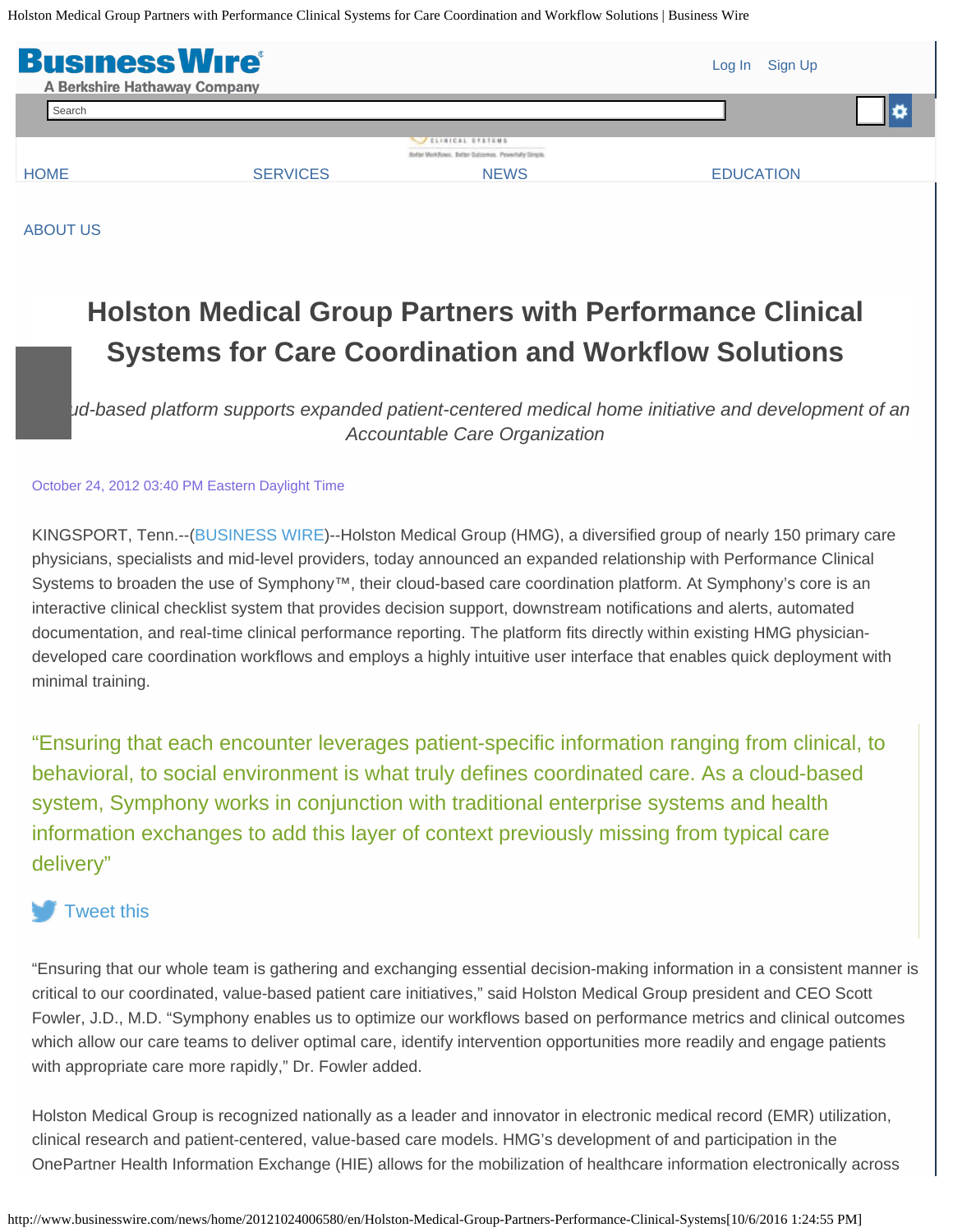organizations and among disparate healthcare information systems. By integrating Symphony within HMGs's Allscripts EMR system and the OnePartner HIE, it creates the ability to not only exchange but to also enrich key patient data throughout the care delivery process by providing alerts that are critical to the successful coordination of care.

"Efficiently managing patient populations across numerous care settings is critical to improving health outcomes and we're excited to be working with the innovative team at Holston Medical Group on their initiative to do this," said Performance Clinical Systems Chairman and Co-founder, Jeremy Nobel, MD, MPH. "Ensuring that each encounter leverages patientspecific information ranging from clinical, to behavioral, to social environment is what truly defines coordinated care. As a cloud-based system, Symphony works in conjunction with traditional enterprise systems and health information exchanges to add this layer of context previously missing from typical care delivery," Dr. Nobel noted.

Symphony was specifically designed by physicians to streamline new care delivery processes emerging in patient-centered medical home and ACO delivery models, while enabling quality of care improvements these models demand.

#### **About Holston Medical Group**

As one of the largest multi-specialty providers within the Southeast, Holston Medical Group's "Family of Care" consists of more than 800 employees, including 150 physicians and mid-level providers in its provision of 24-hour medical/surgical coverage. Regarded as a national leader in clinical research as well as electronic health record integration and utilization, Holston Medical Group provides convenient locations throughout Northeast Tennessee and Southwest Virginia, operating two Urgent Care Clinics (Bristol & Kingsport) and state-of-the-art diagnostic capabilities and outpatient surgery centers. On-site ancillary services available include digital x-ray and mammography, CT, MRI, ultrasound and cardiac services. Additionally, HMG provides the patient convenience of on-site laboratory services. For more information, visit [www.holstonmedicalgroup.com](http://cts.businesswire.com/ct/CT?id=smartlink&url=http%3A%2F%2Fwww.holstonmedicalgroup.com&esheet=50453446&lan=en-US&anchor=www.holstonmedicalgroup.com&index=1&md5=a86ce7f44563103395465b30d596c5d6)

#### **About OnePartner HIE**

OnePartner HIE is a physician-developed and controlled national health information exchange (HIE) facilitating the mobilization of healthcare information electronically across organizations and among disparate healthcare information systems. With a goal of accelerating access to clinical data to provide safer and more timely, efficient, effective and equitable patient-centered care, OnePartner HIE allows for continuity of care between multiple healthcare providers creating efficiency and connectivity for the benefit of caring for patients. The HIE provides the most accurate, up-to-date information at the point of care, reinforcing the provider – patient relationship and building a foundation for improved outcomes and better quality of life for the patient. For more information visit [www.onepartner.com/hie](http://cts.businesswire.com/ct/CT?id=smartlink&url=http%3A%2F%2Fwww.onepartner.com%2Fhie&esheet=50453446&lan=en-US&anchor=www.onepartner.com%2Fhie&index=2&md5=0a3127bd759a372529b949a9ea5ea034).

### **About Performance Clinical Systems**

Performance Clinical Systems is a privately held healthcare information technology company based in San Francisco, California and Boston, Massachusetts. Founded in 2004 by two physicians, its core application, Symphony™, injects evidence-based interactive clinical checklists into clinical work-flow directly at the point of care, providing easy-to-use care coordination support to "front-line" clinicians of all types, while simultaneously gathering essential data for advanced analytics and quality improvement. The company's solutions are attractive to performance oriented health care providers and payers because they are quickly embraced by clinicians, deployed rapidly (within 60 days) and work alongside or as a layer on traditional enterprise HIT systems. Most importantly, Symphony™ contributes significantly to a provider's ability to handle shifts in payment models, such as Accountable Care Organizations (ACO's) and Patient-centered Medical Homes (PCMH), which reward better care at lower cost. For more information, visit [www.performanceclinical.com](http://cts.businesswire.com/ct/CT?id=smartlink&url=http%3A%2F%2Fwww.performanceclinical.com&esheet=50453446&lan=en-US&anchor=www.performanceclinical.com&index=3&md5=7818c78a82efc4fde190312a171b747b)